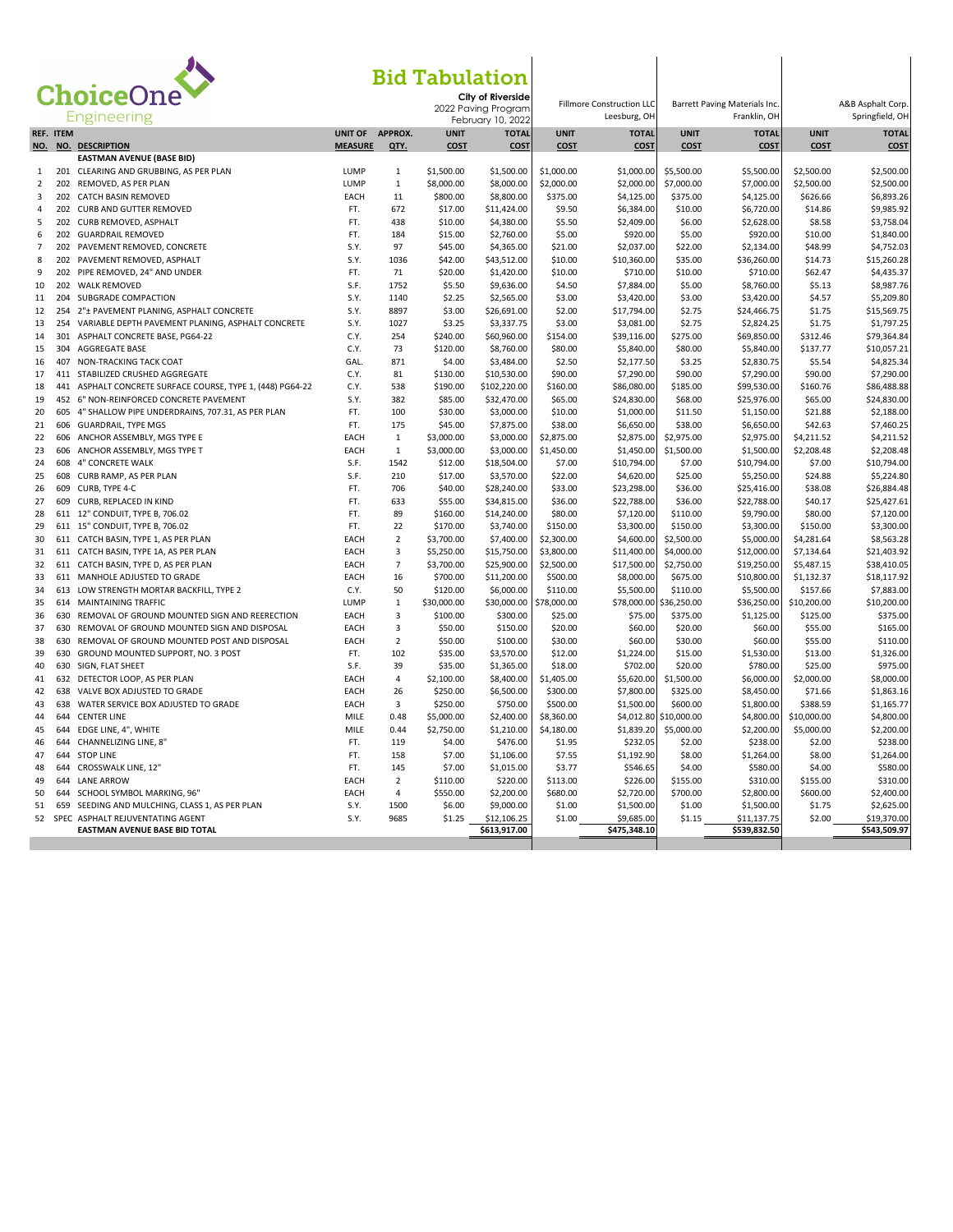| ChoiceOne<br><b>Bid Tabulation</b> |           |                                                                                                       |                 |                |                         |                                                               |                         |                                                  |                         |                                               |                          |                                      |
|------------------------------------|-----------|-------------------------------------------------------------------------------------------------------|-----------------|----------------|-------------------------|---------------------------------------------------------------|-------------------------|--------------------------------------------------|-------------------------|-----------------------------------------------|--------------------------|--------------------------------------|
|                                    |           |                                                                                                       |                 |                |                         | City of Riverside<br>2022 Paving Program<br>February 10, 2022 |                         | <b>Fillmore Construction LLC</b><br>Leesburg, OH |                         | Barrett Paving Materials Inc.<br>Franklin, OH |                          | A&B Asphalt Corp.<br>Springfield, OH |
|                                    | REF. ITEM |                                                                                                       | UNIT OF APPROX. |                | <b>UNIT</b>             | <b>TOTAL</b>                                                  | <b>UNIT</b>             | <b>TOTAL</b>                                     | <b>UNIT</b>             | <b>TOTAL</b>                                  | <b>UNIT</b>              | <b>TOTAL</b>                         |
|                                    |           | NO. NO. DESCRIPTION<br><b>MEYER AVENUE (BASE BID)</b>                                                 | <b>MEASURE</b>  | QTY.           | <b>COST</b>             | <b>COST</b>                                                   | <b>COST</b>             | <b>COST</b>                                      | <b>COST</b>             | <b>COST</b>                                   | <b>COST</b>              | <b>COST</b>                          |
| 53                                 |           | 201 CLEARING AND GRUBBING, AS PER PLAN                                                                | LUMP            | 1              | \$7,500.00              | \$7,500.00                                                    | \$6,500.00              |                                                  | \$6,500.00 \$18,000.00  | \$18,000.00                                   | \$10,000.00              | \$10,000.00                          |
| 54                                 |           | 202 REMOVED, AS PER PLAN                                                                              | LUMP            | $1\,$          | \$7,500.00              | \$7,500.00                                                    | \$6,000.00              | \$6,000.00                                       | \$15,000.00             | \$15,000.00                                   | \$6,500.00               | \$6,500.00                           |
| 55                                 |           | 202 CATCH BASIN REMOVED                                                                               | EACH            | 9              | \$800.00                | \$7,200.00                                                    | \$375.00                | \$3,375.00                                       | \$375.00                | \$3,375.00                                    | \$626.66                 | \$5,639.94                           |
| 56                                 |           | 202 CURB AND GUTTER REMOVED                                                                           | FT.             | 3459           | \$5.00                  | \$17,295.00                                                   | \$5.00                  | \$17,295.00                                      | \$5.00                  | \$17,295.00                                   | \$15.18                  | \$52,507.62<br>\$13,416.00           |
| 57<br>58                           |           | 202 PAVEMENT REMOVED, CONCRETE<br>202 PAVEMENT REMOVED, ASPHALT                                       | S.Y.<br>S.Y.    | 344<br>496     | \$45.00<br>\$42.00      | \$15,480.00<br>\$20,832.00                                    | \$21.00<br>\$10.00      | \$7,224.00<br>\$4,960.00                         | \$22.00<br>\$35.00      | \$7,568.00<br>\$17,360.00                     | \$39.00<br>\$14.18       | \$7,033.28                           |
| 59                                 |           | 202 PIPE REMOVED, 24" AND UNDER                                                                       | FT.             | 70             | \$20.00                 | \$1,400.00                                                    | \$10.00                 | \$700.00                                         | \$10.00                 | \$700.00                                      | \$61.06                  | \$4,274.20                           |
| 60                                 |           | 202 WALK REMOVED                                                                                      | S.F.            | 6873           | \$5.00                  | \$34,365.00                                                   | \$2.50                  | \$17,182.50                                      | \$3.00                  | \$20,619.00                                   | \$3.95                   | \$27,148.35                          |
| 61                                 |           | 204 SUBGRADE COMPACTION                                                                               | S.Y.            | 1396           | \$2.25                  | \$3,141.00                                                    | \$3.00                  | \$4,188.00                                       | \$3.00                  | \$4,188.00                                    | \$4.57                   | \$6,379.72                           |
| 62                                 |           | 254 1.5"± PAVEMENT PLANING, ASPHALT CONCRETE                                                          | S.Y.            | 7999           | \$2.25                  | \$17,997.75                                                   | \$2.00                  | \$15,998.00                                      | \$2.75                  | \$21,997.25                                   | \$1.75                   | \$13,998.25                          |
| 63<br>64                           |           | 301 ASPHALT CONCRETE BASE, PG64-22<br>304 AGGREGATE BASE                                              | C.Y.<br>C.Y.    | 58<br>205      | \$240.00<br>\$120.00    | \$13,920.00<br>\$24,600.00                                    | \$200.00<br>\$80.00     | \$11,600.00<br>\$16,400.00                       | \$275.00<br>\$80.00     | \$15,950.00<br>\$16,400.00                    | \$312.46<br>\$129.97     | \$18,122.68<br>\$26,643.85           |
| 65                                 |           | 407 NON-TRACKING TACK COAT                                                                            | GAL.            | 720            | \$4.00                  | \$2,880.00                                                    | \$2.50                  | \$1,800.00                                       | \$3.25                  | \$2,340.00                                    | \$5.54                   | \$3,988.80                           |
| 66                                 |           | 411 STABILIZED CRUSHED AGGREGATE                                                                      | C.Y.            | 128            | \$120.00                | \$15,360.00                                                   | \$90.00                 | \$11,520.00                                      | \$90.00                 | \$11,520.00                                   | \$90.00                  | \$11,520.00                          |
| 67                                 |           | 441 ASPHALT CONCRETE SURFACE COURSE, TYPE 1, (448) PG64-22                                            | C.Y.            | 334            | \$190.00                | \$63,460.00                                                   | \$160.00                | \$53,440.00                                      | \$185.00                | \$61,790.00                                   | \$171.41                 | \$57,250.94                          |
| 68                                 |           | 452 6" NON- REINFORCED CONCRETE PAVEMENT                                                              | S.Y.            | 383            | \$80.00                 | \$30,640.00                                                   | \$65.00                 | \$24,895.00                                      | \$68.00                 | \$26,044.00                                   | \$65.00                  | \$24,895.00                          |
| 69                                 |           | 608 4" CONCRETE WALK                                                                                  | S.F.            | 5271           | \$10.00                 | \$52,710.00                                                   | \$5.50                  | \$28,990.50                                      | \$6.00                  | \$31,626.00                                   | \$8.19                   | \$43,169.49                          |
| 70                                 | 608       | CURB RAMP, AS PER PLAN                                                                                | S.F.            | 1602           | \$17.00                 | \$27,234.00                                                   | \$17.00                 | \$27,234.00                                      | \$25.00                 | \$40,050.00                                   | \$18.10                  | \$28,996.20                          |
| 71<br>72                           |           | 609 CURB, TYPE 4-C<br>611 4" CONDUIT, TYPE B, 707.45                                                  | FT.<br>FT.      | 3667<br>15     | \$20.00                 | \$73,340.00<br>\$1,500.00                                     | \$26.00<br>\$55.00      | \$95,342.00<br>\$825.00                          | \$30.00                 | \$110,010.00<br>\$1,050.00                    | \$30.18<br>\$55.00       | \$110,670.06<br>\$825.00             |
| 73                                 |           | 611 12" CONDUIT, TYPE B, 706.02                                                                       | FT.             | 40             | \$100.00<br>\$160.00    | \$6,400.00                                                    | \$110.00                | \$4,400.00                                       | \$70.00<br>\$110.00     | \$4,400.00                                    | \$110.00                 | \$4,400.00                           |
| 74                                 |           | 611 15" CONDUIT, TYPE B, 706.02                                                                       | FT.             | 15             | \$170.00                | \$2,550.00                                                    | \$125.00                | \$1,875.00                                       | \$150.00                | \$2,250.00                                    | \$189.72                 | \$2,845.80                           |
| 75                                 |           | 611 18" CONDUIT, TYPE B, 706.02                                                                       | FT.             | 15             | \$185.00                | \$2,775.00                                                    | \$160.00                | \$2,400.00                                       | \$160.00                | \$2,400.00                                    | \$160.00                 | \$2,400.00                           |
| 76                                 |           | 611 CATCH BASIN, TYPE D, AS PER PLAN                                                                  | EACH            | 9              | \$3,700.00              | \$33,300.00                                                   | \$2,400.00              | \$21,600.00                                      | \$2,750.00              | \$24,750.00                                   | \$4,886.53               | \$43,978.77                          |
| 77                                 |           | 611 MANHOLE ADJUSTED TO GRADE                                                                         | EACH            | 9              | \$700.00                | \$6,300.00                                                    | \$500.00                | \$4,500.00                                       | \$675.00                | \$6,075.00                                    | \$1,132.60               | \$10,193.40                          |
| 78                                 |           | 613 LOW-STRENGTH MORTAR BACKFILL, TYPE 2                                                              | C.Y.            | 238            | \$120.00                | \$28,560.00                                                   | \$110.00                | \$26,180.00                                      | \$110.00                | \$26,180.00                                   | \$157.66                 | \$37,523.08                          |
| 79<br>80                           | 630       | 614 MAINTAINING TRAFFIC                                                                               | LUMP<br>EACH    | 1<br>1         | \$25,000.00<br>\$100.00 | \$25,000.00<br>\$100.00                                       | \$80,000.00<br>\$375.00 | \$80,000.00<br>\$375.00                          | \$42,500.00             | \$42,500.00<br>\$375.00                       | \$16,456.59              | \$16,456.59                          |
| 81                                 |           | REMOVAL OF GROUND MOUNTED SIGN AND REERECTION<br>638 VALVE BOX ADJUSTED TO GRADE                      | EACH            | 22             | \$250.00                | \$5,500.00                                                    | \$300.00                | \$6,600.00                                       | \$375.00<br>\$325.00    | \$7,150.00                                    | \$155.00<br>\$71.66      | \$155.00<br>\$1,576.52               |
| 82                                 |           | 638 WATER SERVICE BOX ADJUSTED TO GRADE                                                               | EACH            | 1              | \$250.00                | \$250.00                                                      | \$500.00                | \$500.00                                         | \$600.00                | \$600.00                                      | \$388.60                 | \$388.60                             |
| 83                                 | 659       | SEEDING AND MULCHING, CLASS 1, AS PER PLAN                                                            | S.Y.            | 2225           | \$6.00                  | \$13,350.00                                                   | \$1.00                  | \$2,225.00                                       | \$1.00                  | \$2,225.00                                    | \$1.75                   | \$3,893.75                           |
| 84                                 |           | SPEC MAILBOX SUPPORTS REMOVED AND RESET                                                               | EACH            | 1              | \$250.00                | \$250.00                                                      | \$500.00                | \$500.00                                         | \$375.00                | \$375.00                                      | \$370.11                 | \$370.11                             |
| 85                                 |           | SPEC ASPHALT REJUVENTATING AGENT                                                                      | S.Y.            | 7999           | \$1.25                  | \$9,998.75                                                    | \$1.00                  | \$7,999.00                                       | \$1.15                  | \$9,198.85                                    | \$2.00                   | \$15,998.00                          |
|                                    |           | MEYER AVENUE BASE BID TOTAL                                                                           |                 |                |                         | \$572,688.50                                                  |                         | \$514,623.00                                     |                         | \$571,361.10                                  |                          | \$613,159.00                         |
|                                    |           | LYNNHAVEN DRIVE (BASE BID)                                                                            |                 |                |                         |                                                               |                         |                                                  |                         |                                               |                          |                                      |
| 86                                 |           | 201 CLEARING AND GRUBBING, AS PER PLAN                                                                | LUMP            | 1              | \$22,000.00             | \$22,000.00                                                   | \$21,000.00             |                                                  | \$21,000.00 \$32,000.00 | \$32,000.00                                   | \$30,000.00              | \$30,000.00                          |
| 87                                 |           | 202 REMOVED, AS PER PLAN                                                                              | LUMP            | $\mathbf{1}$   | \$7,500.00              | \$7,500.00                                                    | \$9,300.00              |                                                  | \$9,300.00 \$20,000.00  | \$20,000.00                                   | \$10,000.00              | \$10,000.00                          |
| 88                                 |           | 202 CATCH BASIN REMOVED                                                                               | EACH            | 20             | \$800.00                | \$16,000.00                                                   | \$375.00                | \$7,500.00                                       | \$375.00                | \$7,500.00                                    | \$626.66                 | \$12,533.20                          |
| 89                                 |           | 202 CURB AND GUTTER REMOVED                                                                           | FT.             | 5855           | \$5.00                  | \$29,275.00                                                   | \$5.00                  | \$29,275.00                                      | \$5.00                  | \$29,275.00                                   | \$12.09                  | \$70,786.95                          |
| 90                                 |           | 202 PAVEMENT REMOVED, CONCRETE                                                                        | S.Y.            | 432            | \$45.00                 | \$19,440.00                                                   | \$21.00                 | \$9,072.00                                       | \$22.00                 | \$9,504.00                                    | \$38.99                  | \$16,843.68                          |
| 91<br>92                           |           | 202 PAVEMENT REMOVED, ASPHALT                                                                         | S.Y.<br>FT.     | 1971<br>95     | \$42.00<br>\$20.00      | \$82,782.00                                                   | \$10.00<br>\$10.00      | \$19,710.00                                      | \$35.00                 | \$68,985.00                                   | \$14.73                  | \$29,032.83                          |
| 93                                 |           | 202 PIPE REMOVED, 24" AND UNDER<br>202 WALK REMOVED                                                   | S.F.            | 9415           | \$5.00                  | \$1,900.00<br>\$47,075.00                                     | \$2.50                  | \$950.00<br>\$23,537.50                          | \$10.00<br>\$3.00       | \$950.00<br>\$28,245.00                       | \$61.07<br>\$5.13        | \$5,801.65<br>\$48,298.95            |
| 94                                 |           | 204 SUBGRADE COMPACTION                                                                               | S.Y.            | 2714           | \$2.25                  | \$6,106.50                                                    | \$2.00                  | \$5,428.00                                       | \$2.00                  | \$5,428.00                                    | \$4.57                   | \$12,402.98                          |
| 95                                 |           | 254 2"± PAVEMENT PLANING, ASPHALT CONCRETE                                                            | S.Y.            | 9251           | \$3.00                  | \$27,753.00                                                   | \$2.00                  | \$18,502.00                                      | \$2.75                  | \$25,440.25                                   | \$1.75                   | \$16,189.25                          |
| 96                                 |           | 301 ASPHALT CONCRETE BASE, PG64-22                                                                    | C.Y.            | 253            | \$240.00                | \$60,720.00                                                   | \$154.00                | \$38,962.00                                      | \$275.00                | \$69,575.00                                   | \$306.80                 | \$77,620.40                          |
| 97                                 |           | 304 AGGREGATE BASE                                                                                    | C.Y.            | 327            | \$120.00                | \$39,240.00                                                   | \$80.00                 | \$26,160.00                                      | \$80.00                 | \$26,160.00                                   | \$129.97                 | \$42,500.19                          |
| 98                                 |           | 407 NON-TRACKING TACK COAT                                                                            | GAL.            | 833            | \$4.00                  | \$3,332.00                                                    | \$2.50                  | \$2,082.50                                       | \$3.25                  | \$2,707.25                                    | \$5.54                   | \$4,614.82                           |
| 99                                 |           | 411 STABILIZED CRUSHED AGGREGATE                                                                      | C.Y.            | 171            | \$120.00                | \$20,520.00<br>\$97,660.00                                    | \$90.00                 | \$15,390.00                                      | \$90.00                 | \$15,390.00                                   | \$90.00                  | \$15,390.00                          |
| 100<br>101                         |           | 441 ASPHALT CONCRETE SURFACE COURSE, TYPE 1, (448) PG64-22<br>452 6" NON-REINFORCED CONCRETE PAVEMENT | C.Y.<br>S.Y.    | 514<br>474     | \$190.00<br>\$80.00     | \$37,920.00                                                   | \$160.00<br>\$65.00     | \$82,240.00<br>\$30,810.00                       | \$185.00<br>\$68.00     | \$95,090.00<br>\$32,232.00                    | \$189.29<br>\$65.00      | \$97,295.06<br>\$30,810.00           |
| 102                                |           | 605 4" SHALLOW PIPE UNDERDRAINS, 707.31, AS PER PLAN                                                  | FT.             | 160            | \$30.00                 | \$4,800.00                                                    | \$11.50                 | \$1,840.00                                       | \$11.50                 | \$1,840.00                                    | \$21.88                  | \$3,500.80                           |
| 103                                |           | 608 4" CONCRETE WALK                                                                                  | S.F.            | 7652           | \$10.00                 | \$76,520.00                                                   | \$5.50                  | \$42,086.00                                      | \$6.00                  | \$45,912.00                                   | \$8.36                   | \$63,970.72                          |
| 104                                |           | 608 CURB RAMP, AS PER PLAN                                                                            | S.F.            | 2229           | \$17.00                 | \$37,893.00                                                   | \$22.00                 | \$49,038.00                                      | \$25.00                 | \$55,725.00                                   | \$40.26                  | \$89,739.54                          |
| 105                                | 609       | CURB, TYPE 4-C                                                                                        | FT.             | 5858           | \$20.00                 | \$117,160.00                                                  | \$26.00                 | \$152,308.00                                     | \$30.00                 | \$175,740.00                                  | \$39.06                  | \$228,813.48                         |
| 106                                |           | 611 4" CONDUIT, TYPE B, 707.45                                                                        | FT.             | 3              | \$100.00                | \$300.00                                                      | \$70.00                 | \$210.00                                         | \$70.00                 | \$210.00                                      | \$253.59                 | \$760.77                             |
| 107                                |           | 611 12" CONDUIT, TYPE B, 706.02                                                                       | FT.             | 95             | \$150.00                | \$14,250.00                                                   | \$110.00                | \$10,450.00                                      | \$110.00                | \$10,450.00                                   | \$110.00                 | \$10,450.00                          |
| 108<br>109                         |           | 611 CATCH BASIN, TYPE D, AS PER PLAN<br>611 MANHOLE ADJUSTED TO GRADE                                 | EACH<br>EACH    | 20<br>24       | \$3,700.00<br>\$700.00  | \$74,000.00<br>\$16,800.00                                    | \$2,400.00<br>\$500.00  | \$48,000.00<br>\$12,000.00                       | \$2,750.00<br>\$675.00  | \$55,000.00<br>\$16,200.00                    | \$4,703.06<br>\$1,132.37 | \$94,061.20<br>\$27,176.88           |
| 110                                |           | 613 LOW-STRENGTH MORTAR BACKFILL                                                                      | C.Y.            | 366            | \$120.00                | \$43,920.00                                                   | \$100.00                | \$36,600.00                                      | \$110.00                | \$40,260.00                                   | \$157.66                 | \$57,703.56                          |
|                                    |           | 111 614 MAINTAINING TRAFFIC                                                                           | <b>LUMP</b>     | 1              | \$30,000.00             | \$30,000.00                                                   | \$80,000.00             | \$80,000.00                                      | \$42,500.00             | \$42,500.00                                   | \$5,000.00               | \$5,000.00                           |
| 112                                |           | 630 REMOVAL OF GROUND MOUNTED SIGN AND REERECTION                                                     | EACH            | $\overline{2}$ | \$100.00                | \$200.00                                                      | \$375.00                | \$750.00                                         | \$375.00                | \$750.00                                      | \$155.00                 | \$310.00                             |
|                                    | 113 638   | VALVE BOX ADJUSTED TO GRADE                                                                           | EACH            | 21             | \$250.00                | \$5,250.00                                                    | \$300.00                | \$6,300.00                                       | \$325.00                | \$6,825.00                                    | \$71.66                  | \$1,504.86                           |
| 114                                | 638       | WATER SERVICE VALVE BOX ADJUSTED TO GRADE                                                             | EACH            | 10             | \$250.00                | \$2,500.00                                                    | \$500.00                | \$5,000.00                                       | \$600.00                | \$6,000.00                                    | \$388.60                 | \$3,886.00                           |
|                                    |           | 115 659 SEEDING AND MULCHING, CLASS 1, AS PER PLAN                                                    | S.Y.            | 4000           | \$6.00                  | \$24,000.00                                                   | \$1.00                  | \$4,000.00                                       | \$1.00                  | \$4,000.00                                    | \$1.75                   | \$7,000.00                           |
|                                    |           | 116 SPEC ASPHALT REJUVENATING AGENT<br>LYNNHAVEN DRIVE BASE BID TOTAL                                 | S.Y.            | 9248           | \$1.25                  | \$11,560.00<br>\$978,376.50                                   | \$1.00                  | \$9,248.00<br>\$797,749.00                       | \$1.15                  | \$10,635.20<br>\$940,528.70                   | \$2.00                   | \$18,496.00<br>\$1,132,493.77        |
|                                    |           |                                                                                                       |                 |                |                         |                                                               |                         |                                                  |                         |                                               |                          |                                      |
|                                    |           | <b>BASE BID TOTAL</b>                                                                                 |                 |                |                         | \$2,164,982.00                                                |                         | \$1,787,720.10                                   |                         | \$2,051,722.30                                |                          | \$2,289,162.74                       |
|                                    |           |                                                                                                       |                 |                |                         |                                                               |                         |                                                  |                         |                                               |                          |                                      |